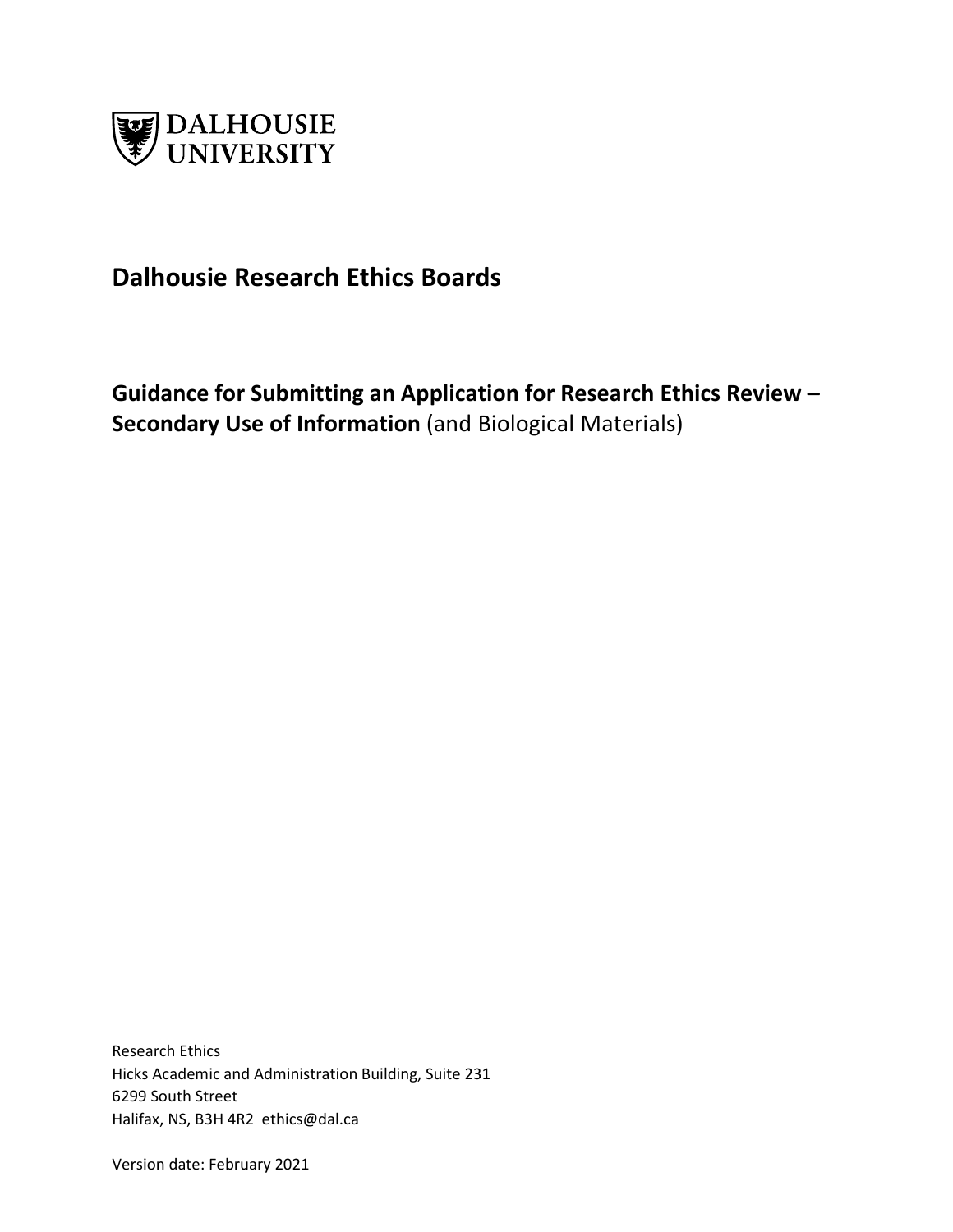## **Table of Contents**

| 1.1 |  |
|-----|--|
| 1.2 |  |
| 1.3 |  |
| 1.4 |  |
| 1.5 |  |
|     |  |
| 2.1 |  |
| 2.2 |  |
| 2.3 |  |
| 2.4 |  |
| 2.5 |  |
| 2.6 |  |
| 2.7 |  |
| 2.8 |  |
| 2.9 |  |
|     |  |
|     |  |
|     |  |

 $\mathbb{L}$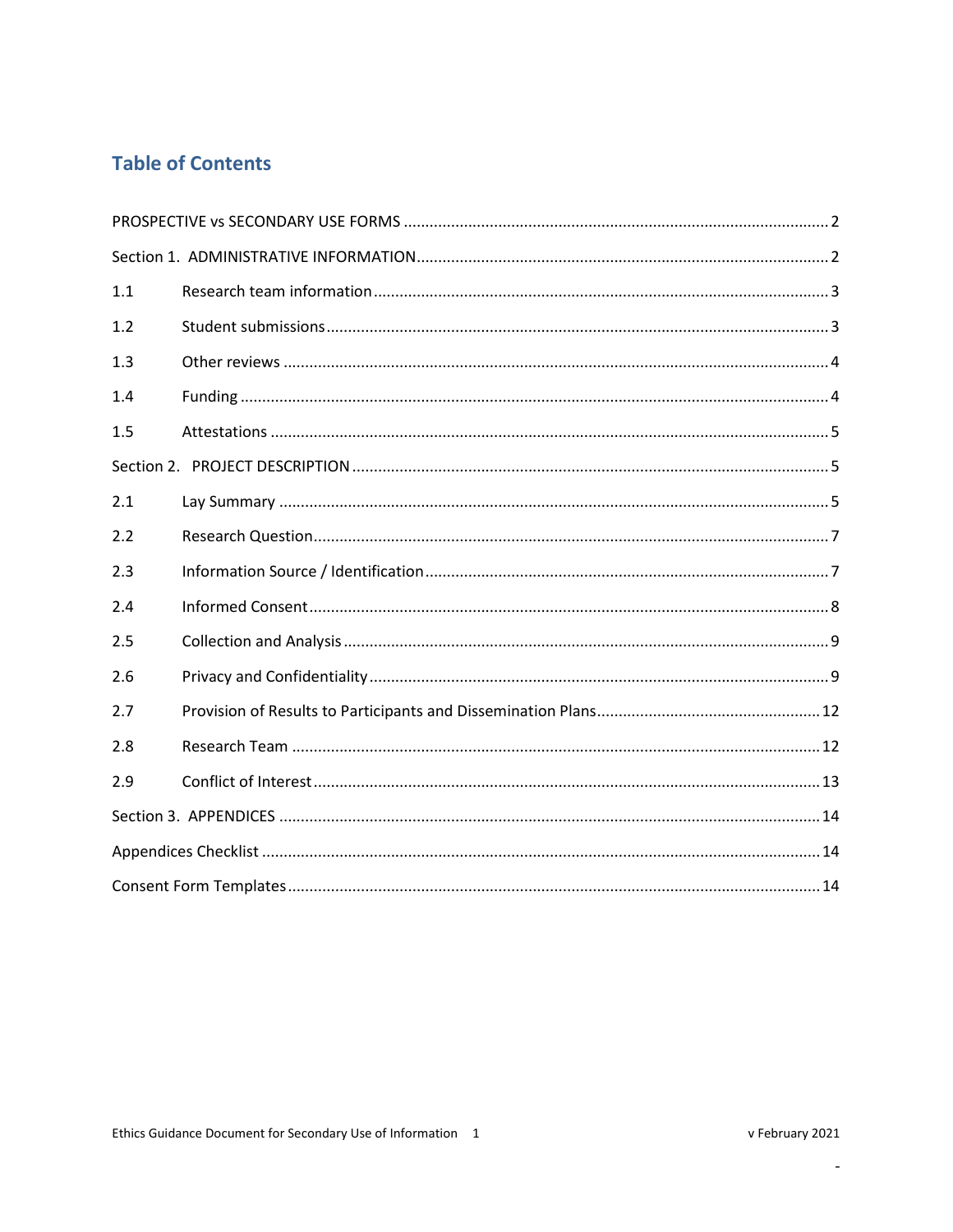#### <span id="page-2-0"></span>**PROSPECTIVE vs SECONDARY USE FORMS**

The secondary use of information application form should only be used for studies involving data that already exist (or human biological materials already collected) and that were gathered for purposes other than the current research project. If the research also involves collection of new data, use the *REB Application Form - Prospective Research.*

Types of secondary-use research that require research ethics review include:

- Data sets compiled for other purposes (such as previous research, business, public administration, institutional record keeping, education or health care), which are not publicly available but can be obtained for research analyses.
- Individual records systematically maintained by an institution or governing body (such as patient records, student records, employee records, disability claims, sales data, billing records), which can be used for research purposes.
- Human biological materials collected for other purposes (such as previous research, educational purposes or materials surplus to a diagnostic exam or surgical procedure).

Secondary use of information **does not require ethics review** when the information is publicly available through a mechanism set out by legislation or regulation and that is protected by law (e.g., Statistics Canada files, the US National Health and Nutrition Examination Survey) or the information is in the public domain and the individuals to whom the information refers have no reasonable expectation of privacy (TCPS [Article](http://www.pre.ethics.gc.ca/eng/tcps2-eptc2_2018_chapter2-chapitre2.html#a) 2.2). REB review is also not required for secondary use of anonymous information, or anonymous human biological materials (TCPS [Article 2.4\)](http://pre.ethics.gc.ca/eng/tcps2-eptc2_2018_chapter2-chapitre2.html#a). Note that *anonymous* means the information **never had** identifiers associated with it; information that has been *anonymized* or *coded* may require REB review.

#### <span id="page-2-1"></span>**Section 1. ADMINISTRATIVE INFORMATION**

Only English language documents can be reviewed by the Research Ethics Boards. Please submit all documents in English.

**Determining which Research Ethics Board (REB) to submit to**: Dalhousie University has two Research Ethics Boards. The assignment of which Board will review a particular project is done according to the subject matter of the research.

**Health Sciences REB**: reviews research dealing with medical, dental or health and mental health related topics and research involving human biological materials.

**Social Sciences and Humanities REB**: reviews research dealing with social, behavioural and cultural research in non-health care contexts.

Researchers are encouraged to indicate the Board to which they believe their submission should be directed, however the final determination of which Board will review which research rests with the director and/or Board chairs.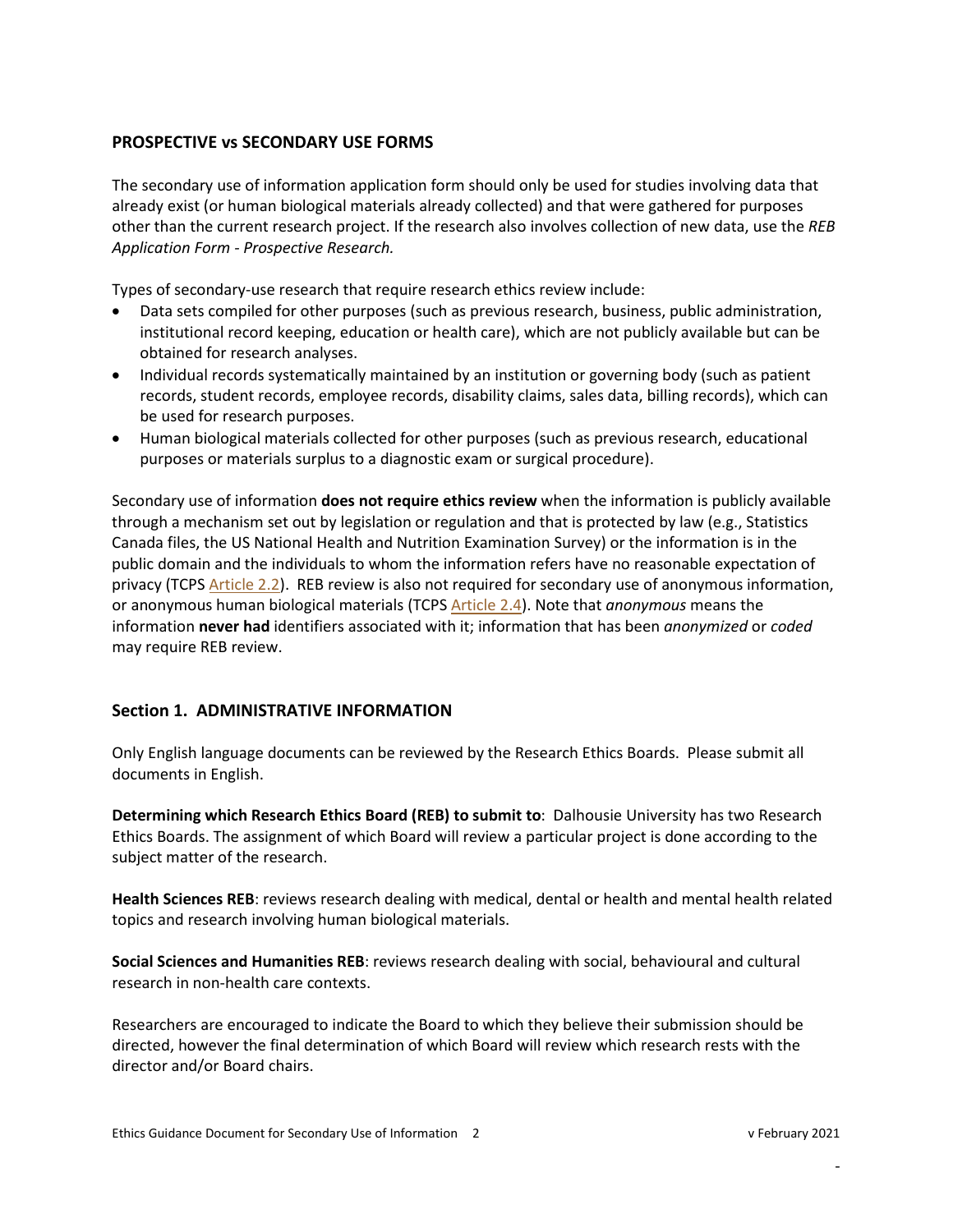## <span id="page-3-0"></span>**1.1 Research team information**

Lead researcher (at Dalhousie): This is the researcher affiliated with Dalhousie University who will lead the ethical conduct of the research. Often, this is the principal investigator, or local lead investigator.

Students may be considered the lead researcher for their academic research projects. However, students should only be the named lead researcher on a research ethics application when it is foreseeable that they will complete the full scope of the proposed research during their academic program. In cases where the research may extend past the term of any single student's involvement, the research ethics submission should be made by the faculty supervisor, with student(s) named as other involved study personnel (that can evolve over time). In effect, if the group or lab is doing the research rather than the individual student, the supervising faculty member should be the lead researcher on the research ethics submission responsible for the ethical conduct of the research.

In the event that a student is named as the lead researcher, and that student does not complete the full scope of the research by program completion, the supervising faculty member may, normally with the student researcher's written agreement, take over as lead researcher for the project. Researchers are responsible for considering the scholarly integrity issues related to such a change, such as stewardship of data.

This section also asks for current contact information for the lead researcher. Most communication between the Boards and researchers is by email, so it is important to keep this information up-to-date with the Research Ethics office. The email address used for communication must be an official University email address (@dal.ca).

Contact person: If there is a contact person that the lead researcher would like to have included in communication between the Board and the lead researcher, please indicate this here. If not, leave this blank.

The study start and end dates should indicate when you plan to begin and end the parts of your research that involve human information or biological materials.

## <span id="page-3-1"></span>**1.2 Student submissions**

Complete this section only if the lead researcher is a student, resident, or postdoctoral fellow. Identify the degree program (for example, BSc (Psychology), MD, MA (Health Promotion), PhD (Interdisciplinary)) and provide the name and contact information for the supervisor of the student research.

When a supervisor is not affiliated with Dalhousie University, a Dalhousie University administrative supervisor must also be named in the submission. Supervisors will be copied on communication between the Boards and the lead student researcher. The responsibilities of supervisors (and of academic units) are described in the Dalhousie University *Policy on Ethical [Conduct of Research](https://www.dal.ca/dept/university_secretariat/policies/human-rights---equity/ethical-conduct-of-research-involving-humans-policy.html?cq_ck=1391184251453.html) Involving [Humans](https://www.dal.ca/dept/university_secretariat/policies/human-rights---equity/ethical-conduct-of-research-involving-humans-policy.html?cq_ck=1391184251453.html)*; Research Ethics has also developed a document that describes the role of the supervisor in research ethics (available on the [Resources section](https://www.dal.ca/dept/research-services/responsible-conduct-/research-ethics-/resources-.html) of the Research Ethics website).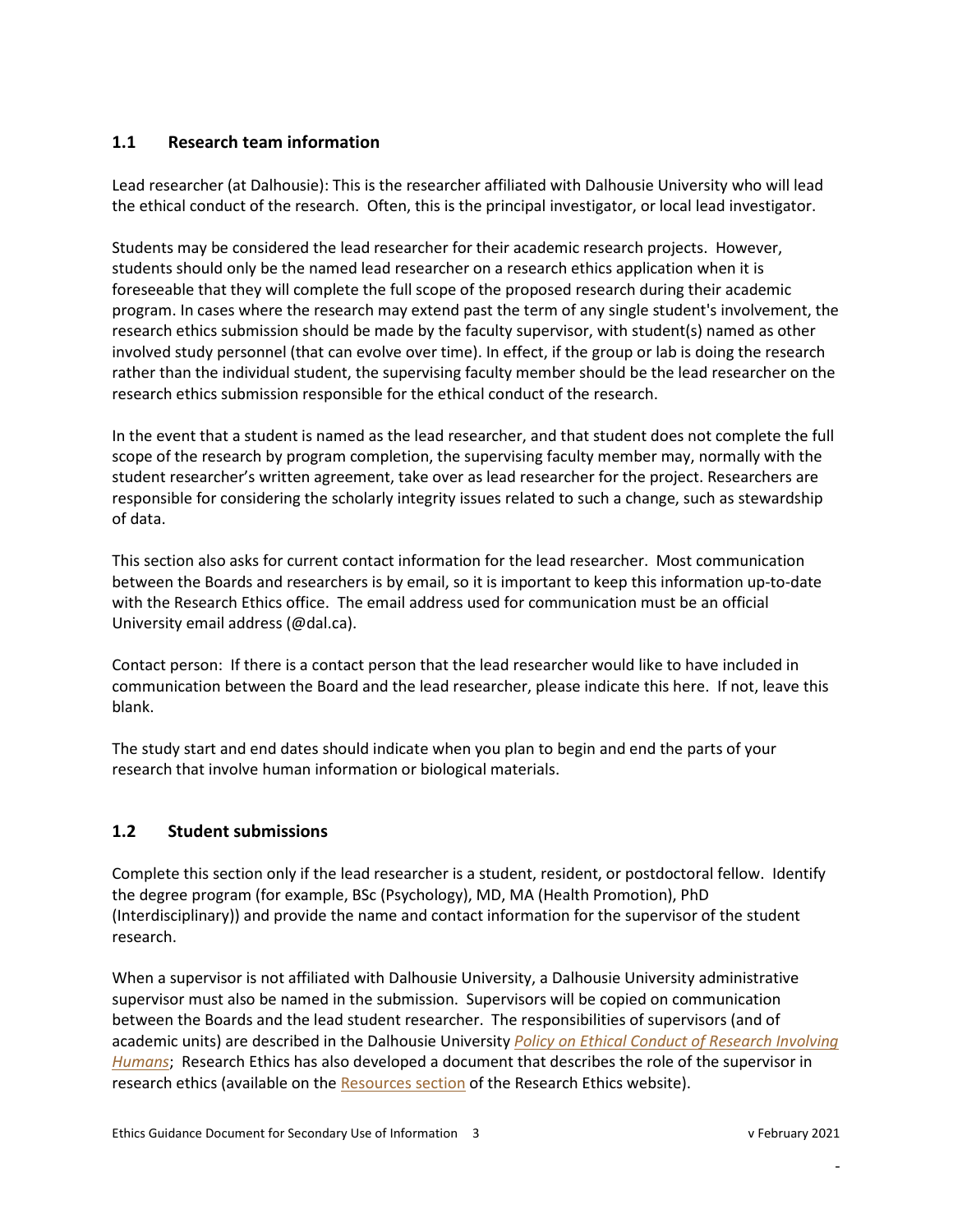Undergraduate students conducting minimal risk thesis research should initially submit their application for unit-level review (to obtain department, school or faculty research ethics approval) prior to submission to the university's Research Ethics Board. Submissions that have received unit-level approval (indicated in section 1 of the application form) are eligible for a streamlined review by the Research Ethics Board. The exceptions are research that is more than minimal risk, or where unit-level review is not available, in which case the research ethics application may be submitted directly to a Universitylevel Research Ethics Board.

Course-based (non-thesis) minimal risk research is eligible for unit-level review and approval in those Schools, Departments and Faculties that provide such review; further approval by the University-level research ethics boards is not required.

Minimal risk research is defined in the TCPS as "research in which the probability and magnitude of possible harms implied by participation in the research is no greater than those encountered by participants in those aspects of their everyday life that relate to the research" (TCPS Chapter 2-B). When in doubt about whether or not research may be considered minimal risk, please consult with Research Ethics.

## <span id="page-4-0"></span>**1.3 Other reviews**

Other ethics reviews. Some research projects require ethics approvals at other institutions (other universities, hospitals, colleges, research centres, school boards, etc.) or by other ethics bodies (such as Mi'kmaq Ethics Watch) in addition to Dalhousie University. Complete this section to describe to the REB any other ethics review required for the project and the status of this review (approved, submitted, to be submitted, for example). Information about when a project may need multiple REB approvals can be found in the TCPS Chapter 8 (Multi-jurisdictional Research). It is the researcher's responsibility to ensure that all necessary approvals are in place before the conduct of research involving humans (including human data and/or biological materials).

Scholarly/scientific peer review. If the project has been peer reviewed, (such as during a funding competition), describe this review to the Board in this section.

Variation of previous Dal REB submission. If the current submission is a variation on, or extension of, a previously approved submission, please describe it here. Describe how this submission is the same as, and different from, a previously approved Dalhousie submission. Consider the research question, sample, consent process, methods, data retention, confidentiality etc. REB members may not recall, nor have access to, your prior submission; the summary here should be enough to assess whether new ethical issues need to be considered.

## <span id="page-4-1"></span>**1.4 Funding**

If the research project is funded, indicate the funding agency and award number. If it is not funded, check "Not Applicable".

If the research project is contingent on funding that has not yet been secured, the REB may not review the ethics application until funding has been committed to the project.

Ethics Guidance Document for Secondary Use of Information 4 v February 2021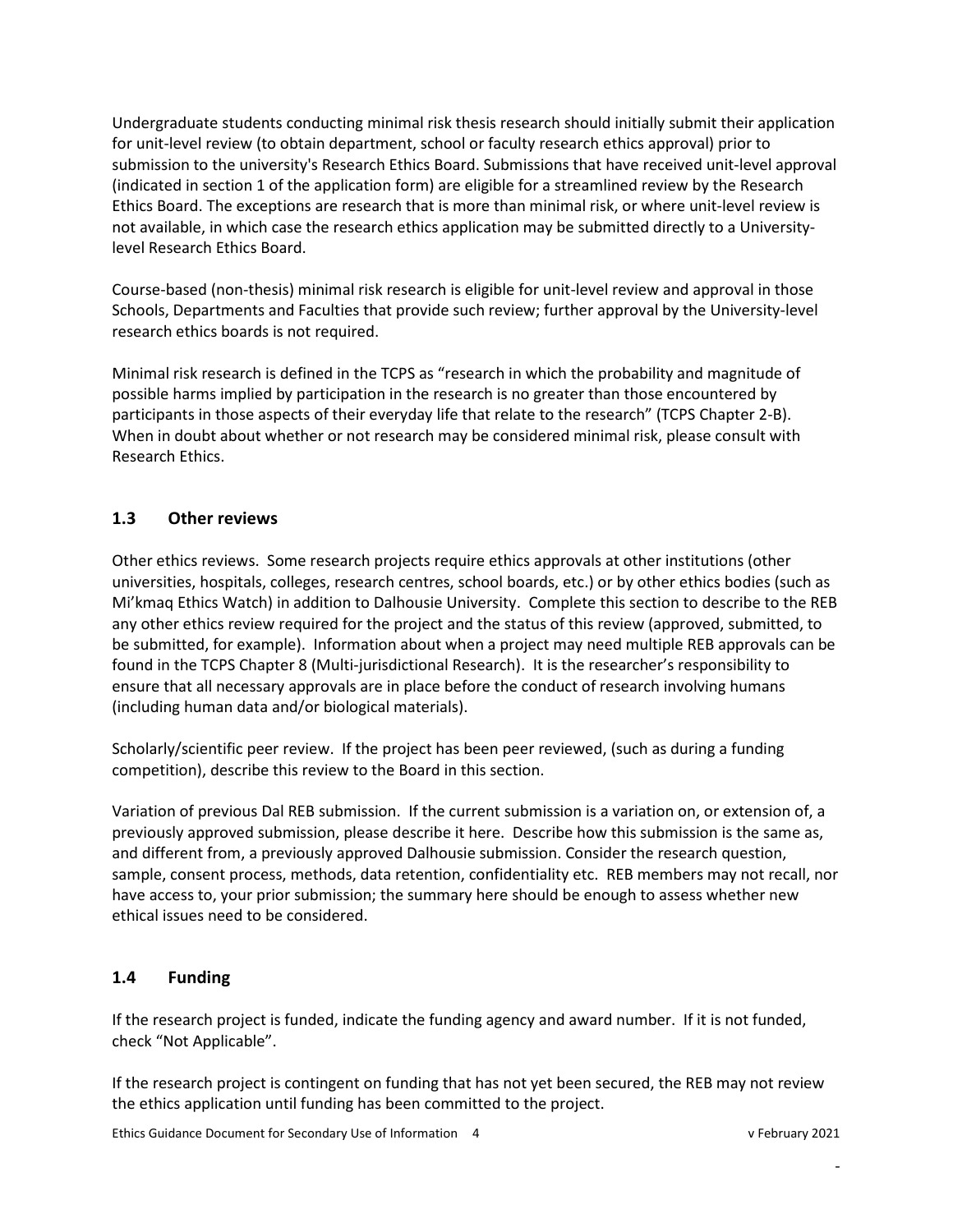If you hold funding at Dalhousie University for which you were granted access to a portion of your funds in advance of REB approval through a release of funds agreement, please also indicate the date of this agreement in this section.

## <span id="page-5-0"></span>**1.5 Attestations**

Lead researcher: The lead researcher must indicate agreement with the attestation regarding the ethical conduct of the research. This section must be completed for all submissions.

Supervisor attestation: **Applicable only where the lead researcher is a student/resident/post-doctoral fellow**.

As part of the review process, the Board must ascertain whether there is scholarly merit, as research that will not yield trustworthy results is unethical. For this reason, it is important that the student's ethics proposal be carefully reviewed and approved by the student's supervisor prior to submission. A well-conceived and carefully presented research project will pass through the ethics review process more quickly than one that has not received adequate input from the student's supervisor.

The supervisor must attest that they have personally reviewed the ethics application prior to its submission and that the scientific/scholarly methods of the research project are sound and appropriate. The supervisor commits to ensuring that the research is conducted following the principles of the Tri Council Policy Statement *Ethical Conduct for Research Involving Humans* and that the research will be undertaken and supervised as per University policy, including the *Policy on the Ethical Conduct of Research Involving Humans*.

All learners, including residents, post-doctoral fellows, undergraduate and graduate students require a supervisor for research.

Please indicate if the lead researcher and/or student supervisor has completed the TCPS Course on Research Ethics (CORE) online tutorial. The online tutorial may be found through the Research Ethics homepage or a[t http://tcps2core.ca/welcome.](http://tcps2core.ca/welcome) Completion of the tutorial is strongly encouraged.

## <span id="page-5-2"></span><span id="page-5-1"></span>**Section 2. PROJECT DESCRIPTION**

## **2.1 Lay Summary**

2.1.1 In lay language (plain language suitable for educated non-experts in the field), briefly describe the rationale, purpose, and the data/records/biological materials and methods to be used. This section is meant to orient Board members to the study and to explain the context for undertaking it. Include references to the literature to substantiate the researcher's description of why it is necessary to undertake this research; the reference list should be appended to the application. Emphasize what new knowledge is anticipated from this secondary analysis.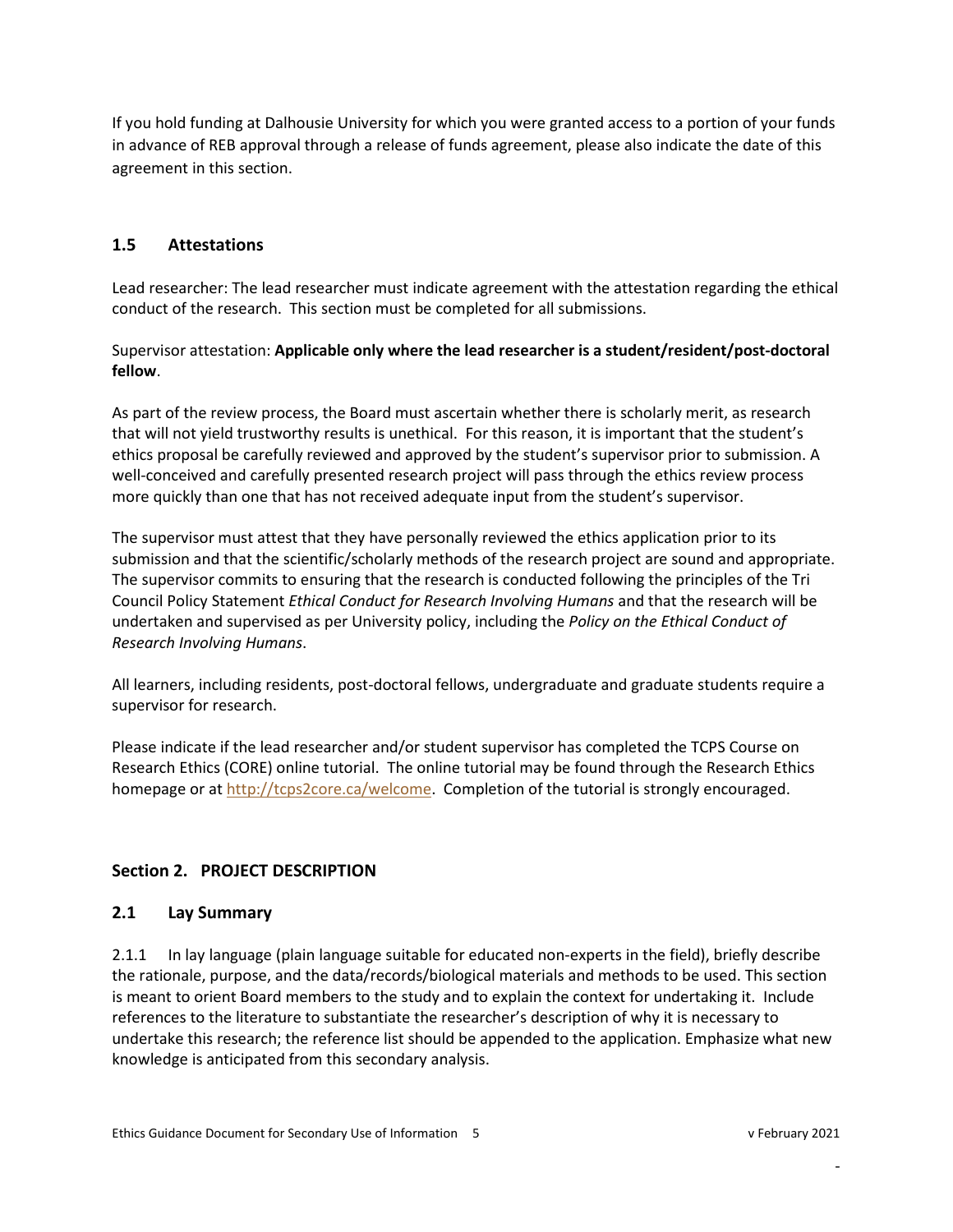Indicate whether this is a pilot project or fully developed study. A fully developed study is one that is intended to be a stand-alone piece of work whereas a pilot study is intended to test the feasibility of a methodology through data collection and analysis, or is a preliminary investigation intended as the basis for a larger work. The Tri Council Policy Statement requires that human data/materials research projects that are defined as "pilot studies" undergo ethics review (TCPS 6.11). Background work to inform the study, where data is not formally collected, is not subject to review (e.g., talking with experts or gatekeepers, feedback on an instrument, etc.). Pilot testing a research design, recruitment and data collection are activities that require ethical review. Pilot study results may be analyzed, may be published, and may inform future work.

#### 2.1.2 **Phased review. A phased review requires the submission of separate ethics applications for different phases of a research study.**

Many study designs involve multiple steps. Often data is collected in earlier stages that informs the details of later stages. However, in most such cases **a phased review is not required**.

If the researcher is able to provide a plan for the entire project (including draft methods/instruments for later stages) a phased review is not required and **"not applicable"** should be selected. Ethics review for the entire project will be conducted and any subsequent changes or refinements to the methods/ instruments will be reviewed as amendment requests.

However, if the researcher is unable to provide a plan for the entire project at the outset (including draft methods and instruments), a **"phased review"** should be requested. A phased review will only be considered when it is necessitated by the study design; piece-meal submission of a project that could be submitted as a whole, will not be considered.

**Note that the REB must be able to review all aspects of a study in order to approve it. This includes study instruments. If draft instruments for later stages cannot be provided with the initial submission, a phased review will be necessary.** 

#### PHASED REVIEW PROCESS

PHASE 1:

- The researcher prepares a submission for Phase 1 of the study. The rationale and scholarly context for the entire study should be described in section 2.1.1, including an outline of the entire research plan in stages.
- In section 2.1.2 the researcher indicates which stage(s) is/are currently being submitted for review and approval in Phase 1. NOTE: The Board can only review and approve that portion of the study for which all necessary documentation is available. These must be included in the submission.
- The remainder of the application should only describe the stage(s) under review in this Phase 1 submission. **Do not include details of subsequent phases as these will not be reviewed at this time.**

PHASE(S) 2+:

- At the completion of the research approved in Phase 1, and prior to advancing to the next phase, the researcher should submit the next phase of the study for review (as a new ethics submission).
- Ethics Guidance Document for Secondary Use of Information 6 v February 2021 • This submission should include a description of the progress of the earlier phase(s), a description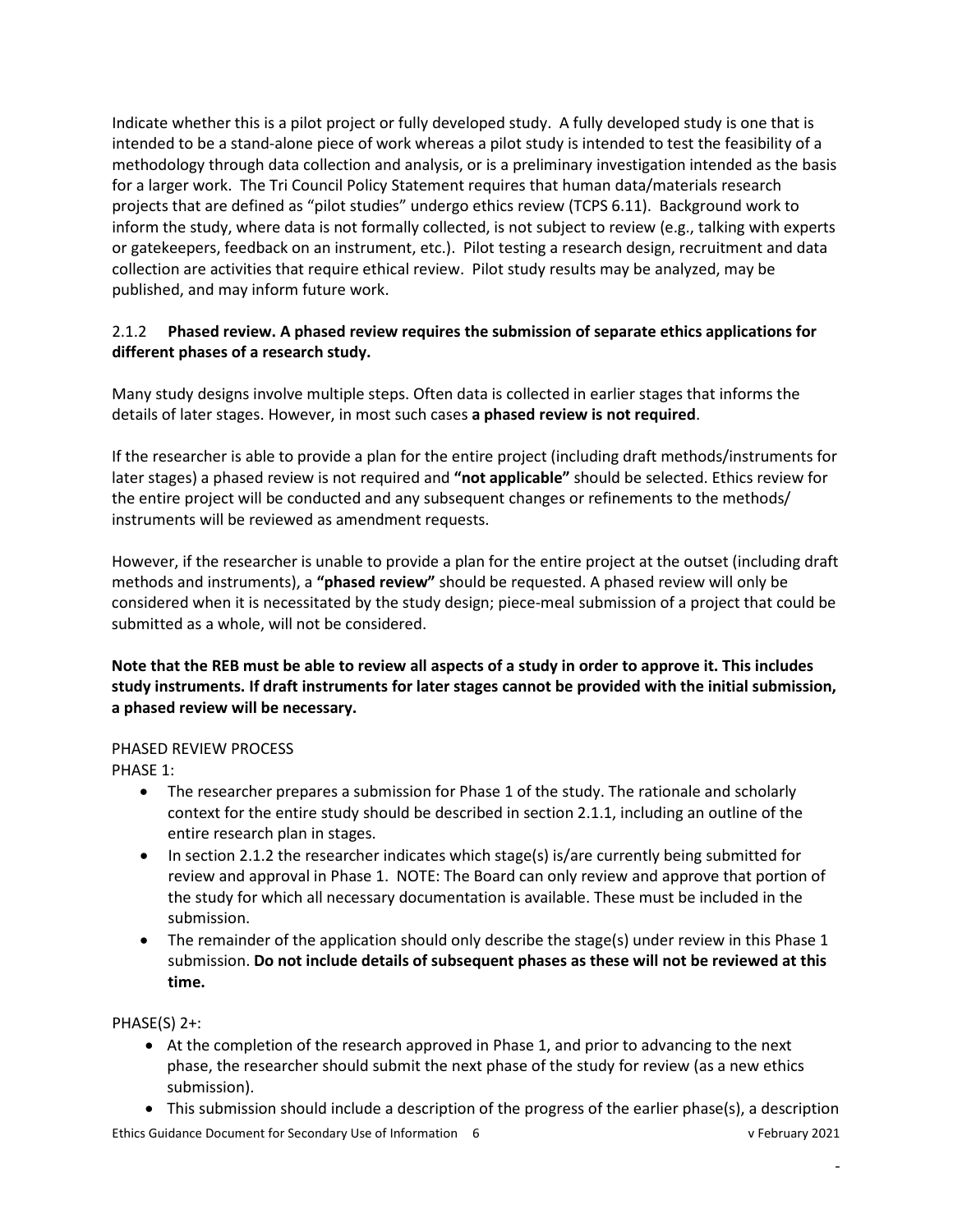of the details of methodology for the next phase(s), any instruments or consent forms to be used in the next phase(s).

## <span id="page-7-0"></span>**2.2 Research Question**

Some studies are intended to address specific research objectives, while others are more exploratory or inductive, guided by research questions. Whichever is appropriate should be described.

## <span id="page-7-1"></span>**2.3 Information Source / Identification**

2.3.1 Describe the population included in the original source data (or biological material) collection, including relevant demographics. Who was included in the initial data collection? How many people did it include, and what is known about who those people were? Is the dataset time-limited (e.g., records were kept for specific years)?

Describe how the information was initially gathered, when, and by whom and for what purpose. If information was collected for research, it is relevant to indicate how participants were originally recruited, as it may affect the validity of the information to address current study goals (e.g., who was originally included and excluded in the data, or biological materials, collected?).

2.3.2 By definition, secondary analysis relies on information (including human biological materials) that was gathered for another purpose. Explain how the purpose of the current research builds on and/or differs from the purpose for which the information (or biological sample) was originally gathered.

This may mean asking novel questions of information originally collected to address different questions, conducting analyses in innovative ways, combining data in new ways, examining some subsample of the data in greater depth, or drawing on data collected for administrative or institutional purposes in order to address research questions or hypotheses. The distinction must be made clear between the purpose for original collection and the use to be made of those data (or biological materials) in the proposed study.

2.3.3 Explain why the data in this dataset, these records or these human biological materials, is suited to addressing the research questions or objectives. If a sub-sample will be drawn from existing dataset or existing records or existing biological materials to address the research goals, explain how the subsample will meet the study goals (e.g., only data from one year before and one year after a curriculum change, only data from the latest wave of a survey, only biological materials for a certain medical condition).

Explain and justify any inclusion/exclusion criteria in relation to the study objectives (e.g., student debt loads on a self-report survey, but only full-time students will be included because they best address the research questions). Mention how it will be possible to identify and select the data for the subsample; this is most significant for research involving individual records, rather than existing datasets.

2.3.4 Describe the steward/custodian(s) of any records, databases or biological materials to be accessed. The data steward is the body or institution that has responsibility for authorizing access and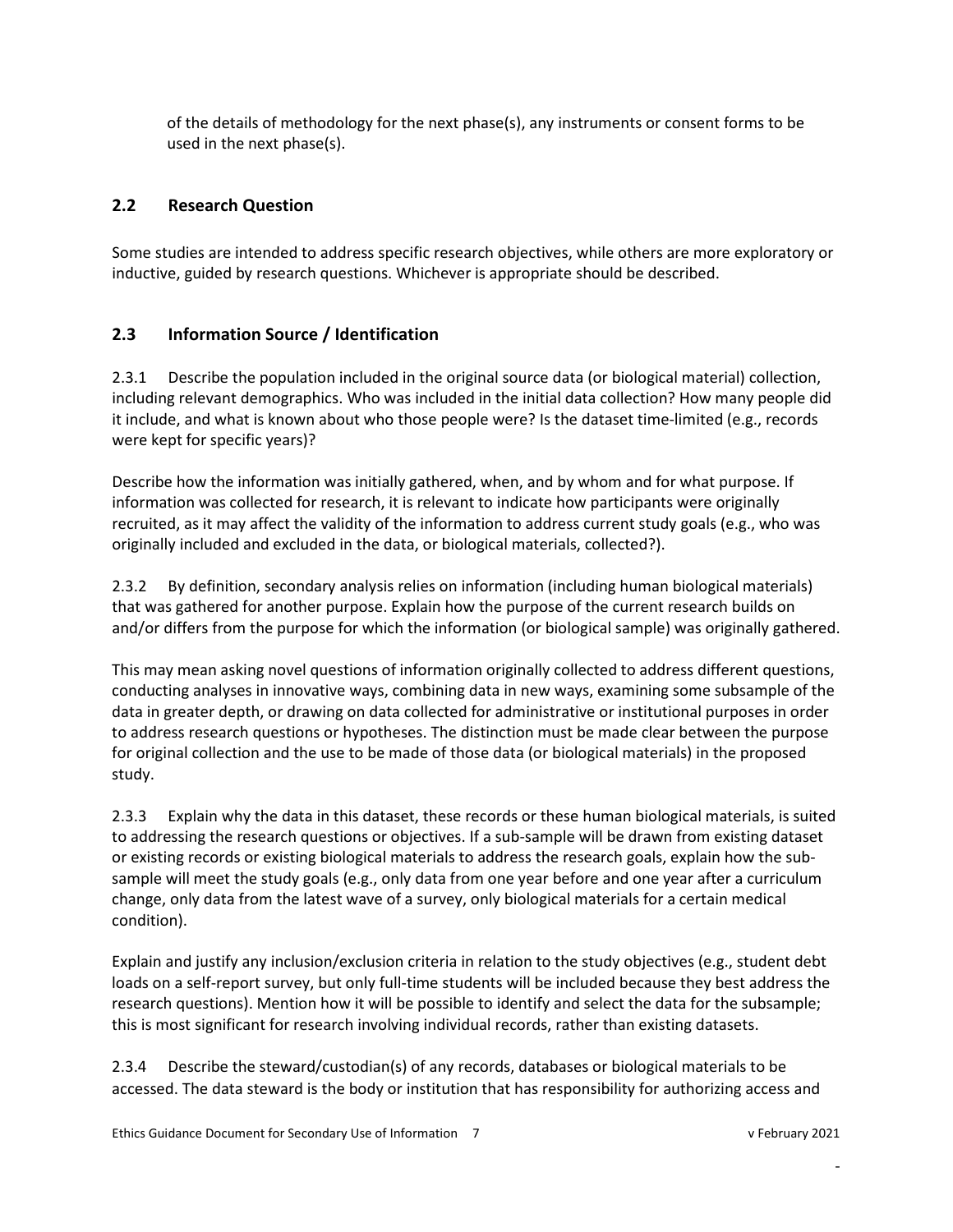disclosure of data to third parties; the data custodian is the body or institution who has responsibility for data storage and integrity. Both roles may be played by the same body/institution. Some examples might be: an institution that holds individual records or materials; researchers who conducted an original survey, or collected biological materials; an administrative body that regulates access to publicly accessible data.

2.3.5 Permission may be needed from the steward/custodian of the data or biological materials, Evidence of agreement from the institution or organization signals a respectful relationship and study feasibility. It is expected that such approvals are secured *prior* to the submission of the research ethics package to the REB. If prior approval is not possible, please explain why.

2.3.6 TCPS Chapter 9 must be followed if the secondary analyses concern Indigenous people in significant ways (e.g., drawing a subsample of Indigenous cases from a larger dataset, or using all individual records available but analyzing differences between Indigenous and non-Indigenous cases on scores or outcomes).

In such instances, researchers are required to engage with relevant Indigenous communities. The TCPS stipulates that the degree of collaboration required between researchers and Indigenous communities varies depending on context and the nature of the research, but it is the researcher's responsibility to describe appropriate community engagement. Where applicable, research agreements concerning information access, use and/or ownership (either as part of the original data or biological materials collection, or as part of the proposed secondary analysis) those must be appended at the time of initial REB submission.

Depending on the extent of involvement of Indigenous data or biological materials, ethical approval from any Indigenous ethics review group may be required. It is the researcher's responsibility to investigate whether this would be required and the Board should be informed about this.

2.3.7 TCPS Article 9.8 discusses researchers' obligations to respect customs of individual communities, and this may mean that OCAP principles (ownership of, control of, access to, and possession) of research data and processes should be negotiated with the communities. This section should explain if and how the researcher intends to incorporate these principles into the study design.

## <span id="page-8-0"></span>**2.4 Informed Consent**

2.4.1 If data or biological materials were originally collected for research purposes, it is important to describe how informed consent was handled in the original research. It is key for the Board to understand what original research participants consented to, and whether their original consent can be considered to cover the secondary analyses proposed. If the original consent form is available, it should be appended.

Generally secondary analysis concerns research questions or analyses that were not part of the original research, yet ethically, it is important to ensure people's data and/or biological material is not being used for purposes they might never have imagined and to which they might not have consented.

2.4.2 When individual records (e.g., health records, educational records) are the data source for analysis, it may be possible to obtain consent from the individuals affected before using their identifiable information that was collected for other purposes. The TCPS (Chapters 5 and 12) describes

Ethics Guidance Document for Secondary Use of Information 8 v February 2021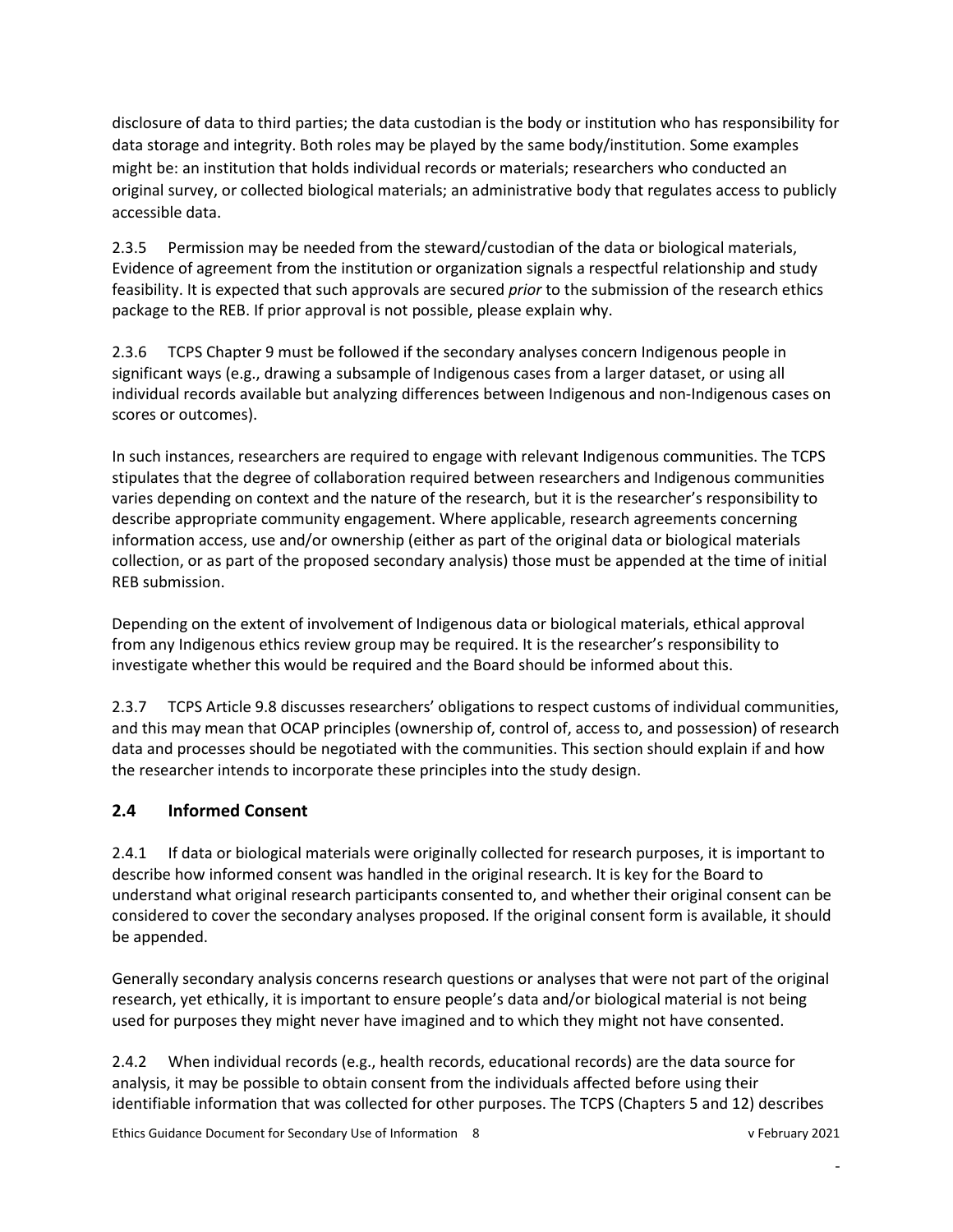conditions under which an exception to the requirement for obtaining consent may be approved. If individual records or materials will be used, and individual consent will not be sought, researchers must explain how they meet each of these criteria.

## <span id="page-9-0"></span>**2.5 Collection and Analysis**

2.5.1 Briefly discuss the information to be captured from the original dataset or collection of biological samples, including the data fields to be used. If an existing (administrative or research) dataset will be employed, indicate the variables to be used for the proposed analyses. Justify the use of these data in relation to the study purposes.

If biological samples will be processed or analyzed, describe the methodologies and what data will be captured.

If a data capture sheet will be used for systematic review of individual records or biological materials, it should be appended. If a dataset if being used, append a list of variables that will be used.

2.5.2 Briefly describe how the secondary analysis will be conducted. Indicate how the proposed data analyses address the study's primary objectives or research questions.

## <span id="page-9-1"></span>**2.6 Privacy and Confidentiality**

#### 2.6.1

A) The level of identifiability of data or biological materials held in the original dataset should be indicated. The levels are:

- Anonymized all identifiers have been removed and there is no key-code linking data/materials with individuals
- De-identified a key-code linking data/materials with individuals exists but is not available to the person accessing the data
- Identifying information in the dataset directly or indirectly identifies individuals

B) Describe who will access the original dataset/ biological material collection to extract the data or samples needed for the research. What is their role or qualifications? For example, if patient records are being drawn from a health care clinic, and only those with a specific diagnosis are needed for the proposed analyses, who will sort through all patient records to extract only those eligible, and how will this be done in ways that protect the privacy of all patients?

## 2.6.2

A) Similarly, the level of identifiability of the data or biological samples that will be extracted for the research should be described. It is best practice to collect information at the lowest level of identifiability possible to meet study objectives. Data may be identifiable to the steward/custodian of the data, but the researcher might only be given access to anonymized or de-identified/coded data or biological materials (e.g., provincial medical records identified by health card number, but health card numbers will be replaced with study ID numbers prior to giving data to the researcher; or a school staff member could black out all identifiers on hard copies of student records before copying them for the researcher's use).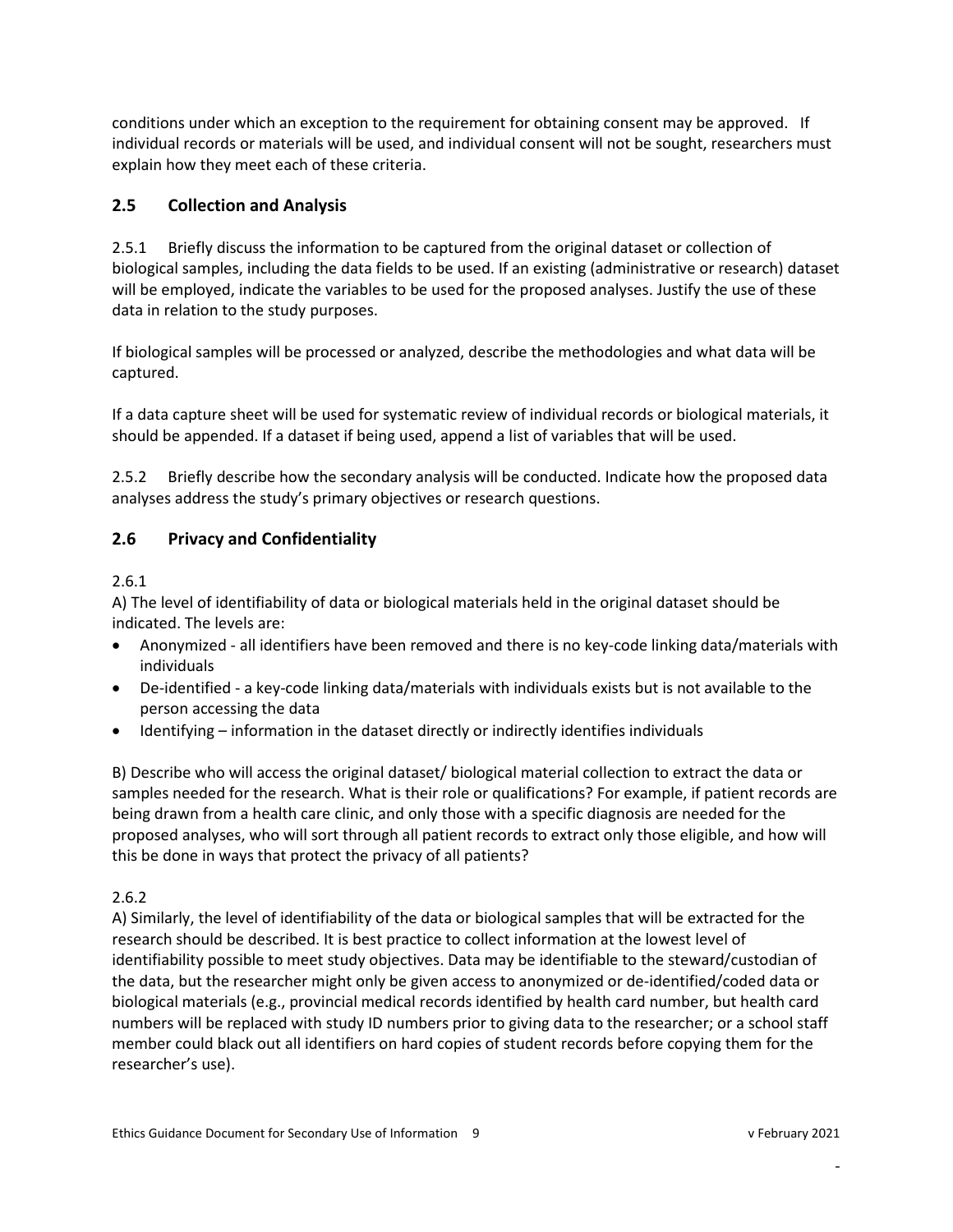Identifying information contains direct or indirect identifiers. Direct identifiers would tell any reader who the record pertains to (e.g., name, contact information, student number, SIN, health number). Indirect identifiers could be combined to discern who a record belongs to (e.g., date of birth, sex, postal code, ethnicity). If identifying information is being collected, justify why each item is needed to conduct the research.

B) Different research team members may have access to data at different levels of identifiability. This should be briefly discussed. Only those who need access to data for analyses should have access (e.g., one team member could enter all data from individual records into a spread sheet, and the rest of the team only accesses the de-identified spread sheet).

2.6.3 The NS *[Personal Health Information Act](https://novascotia.ca/dhw/phia/PHIA-legislation.asp)* governs the use of personal health information. Personal health information is information collected in the course of receiving care from a health care professional. The Act defines personal health information as:

*…identifying information about an individual, whether living or deceased, and in both recorded and unrecorded forms, if the information*

- *i. relates to the physical or mental health of the individual, including information that consists of the health history of the individual's family,*
- *ii. relates to the application, assessment, eligibility and provision of health care to the individual, including the identification of a person as a provider of health care to the individual,*
- *iii. relates to payments or eligibility for health care in respect of the individual,*
- *iv. relates to the donation by the individual of any body part or bodily substance of the individual or is derived from the testing or examination of any such body part or bodily substance,*
- *v. is the individual's registration information, including the individual's health-card number, or*
- *vi. identifies an individual's substitute decision-maker.*

The Act does not apply to statistical, aggregate or anonymized health information.

If the research involves personal health information subject to the Nova Scotia Personal Health Information Act, explain why the research cannot reasonably be accomplished without access to this information.

2.6.4 TCPS Article 5.7 discusses data linkage. Data linkage means the bringing together of two or more records of personal information to form a composite record. The identifiability of individuals *may* increase as a result of this process.

Describe whether information will be combined from multiple sources. If so, justify why it is required, how it will be done, and describe the risks to identifiability/privacy of the individuals to whom the data pertains.

It is helpful to include an image or flowchart to illustrate the linkage process.

2.6.5 If data will be collected or sent outside Canada, or software will be used with data that is personally identifiable and that software is accessible from outside of Canada, describe that here.

Researchers must comply with the University *Policy [for the Protection of Personal Information from](https://cdn.dal.ca/content/dam/dalhousie/pdf/dept/university_secretariat/policy-repository/PreotectionPersonalInfo.pdf)  [Access Outside Canada](https://cdn.dal.ca/content/dam/dalhousie/pdf/dept/university_secretariat/policy-repository/PreotectionPersonalInfo.pdf)* that defines the responsibilities of all members of the University community with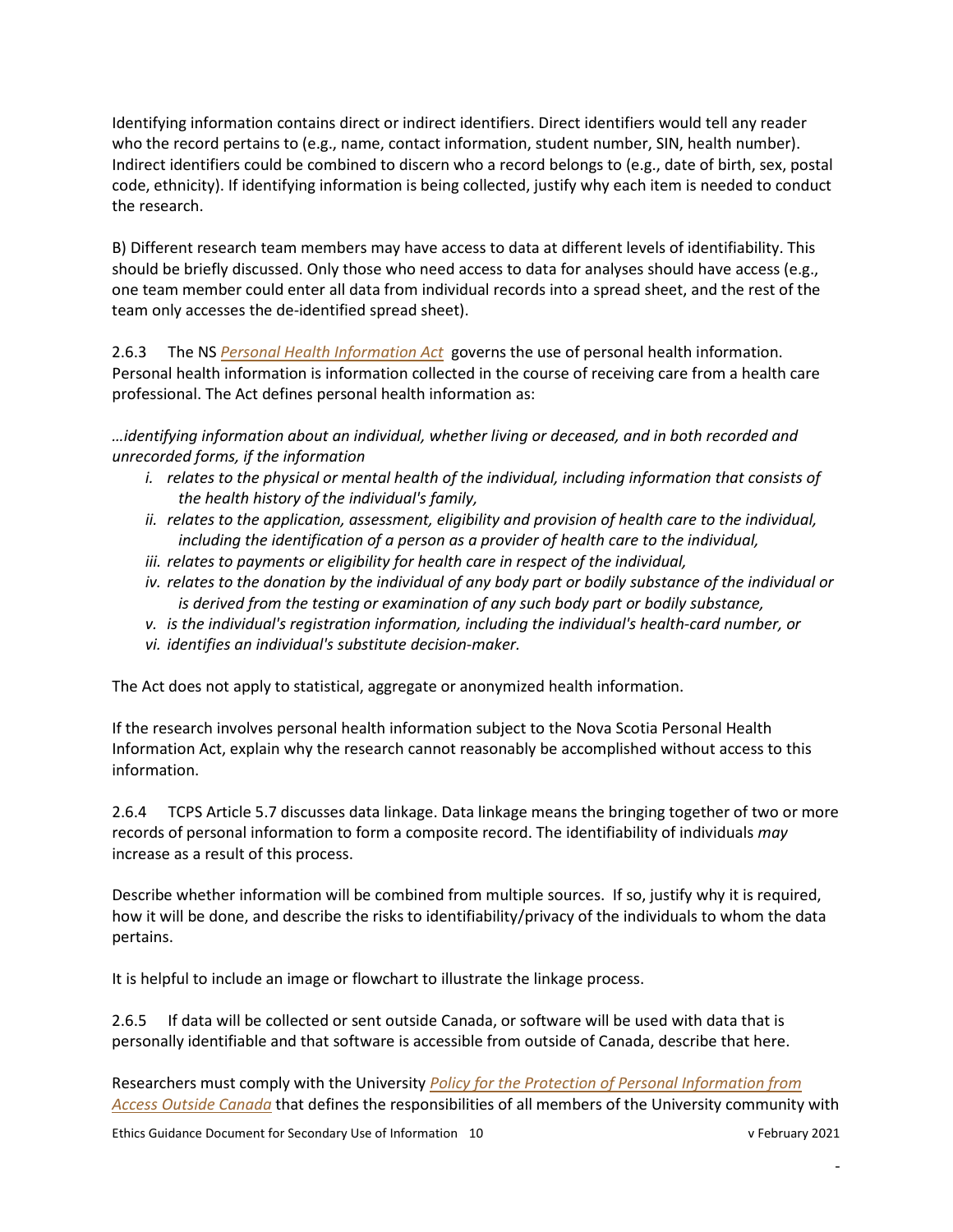respect to handling of personal information. "Personal information" means recorded information about an identifiable individual, including, but not limited to:

- name, address, telephone, email (personal not business);
- race, ethnic origin or religious political beliefs or associations;
- age, sex, sexual orientation, marital status or family status;
- any identifying number or symbol (examples: Dalcard ID, SIN, credit card, health insurance, drivers' license);
- fingerprints, blood type, or inheritable characteristics;
- medical or personal history;
- educational, employment, financial, or criminal history;
- personal views or opinions.

These responsibilities relate to the collection, storage, analysis and management of personal information about identifiable individuals, and apply when transporting or transferring information, or when using non-Canadian software (e.g., where the company could access confidential data during remote trouble-shooting of software problems).

Researchers should consult the full University policy for assistance in determining which provisions of this policy might apply to their research and what actions (if any) they must take to satisfy them. These should be reported briefly in this section of the application.

2.6.6 Describe the steps by which the privacy and confidentiality of the information will be maintained during the study. Where the data is of a personal or sensitive nature, the Board may require the researcher to demonstrate significant confidentiality safeguards, including at a minimum the use of password protection and encryption of electronically stored data.

Describe how and where study documents and data (both hard copy and electronic) and materials will be collected, handled, transported or transferred and stored during the data collection and analysis phase. [Plans for long-term storage after data analysis should be described in section 2.6.7.]

For electronic data, describe electronic data security measures, including file encryption and/or password protection. See the [quick reference guide for storing personally identifiable research](https://cdn.dal.ca/content/dam/dalhousie/pdf/research-services/REB/Protecting%20Electronically%20Stored%20Personally%20Identifiable%20Research%20Data.pdf) data. For hard copy documents or biological samples, describe physical security measures.

If there is to be remote transmission (e.g. electronic) from one location to another, this should be described as well as any security that pertains to this transmission. If biological samples will be transferred between sites, explain why and how this will be done securely.

If there are codes to be used that link the data to information that could identify participants (names, addresses etc.), security of these codes should be described.

2.6.7 Describe plans for long-term storage (how long data or samples will be retained and where). However long data may be retained, privacy of participants must be safeguarded. If data will be retained indefinitely, explain this along with how the data will be rendered anonymous or de-identified. Researchers should discuss plans for use of stored data or samples beyond the current study. If data will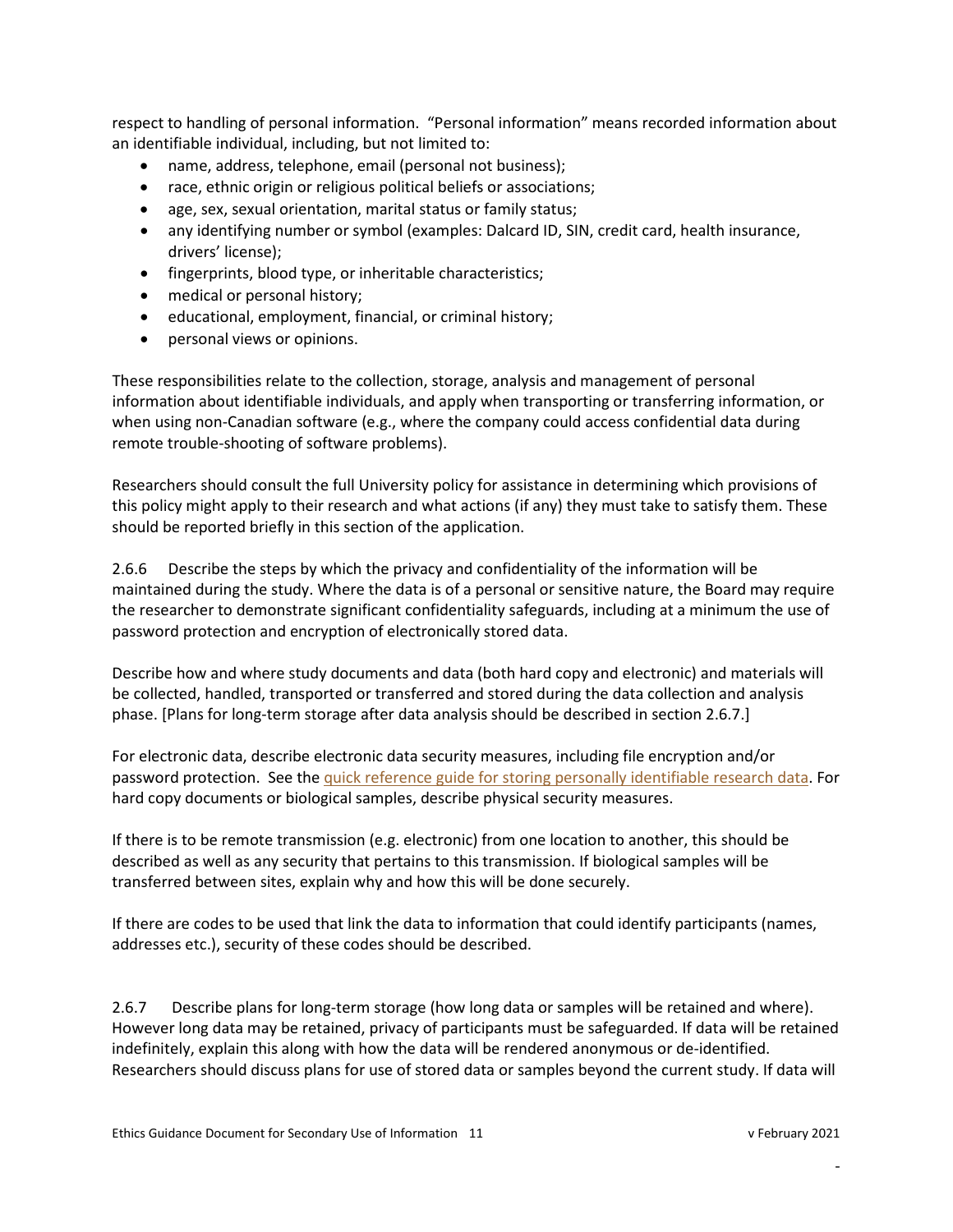eventually be destroyed, this process must be described. If the data will be deposited in a data repository, complete section 2.10.

## <span id="page-12-0"></span>**2.7 Provision of Results to Participants and Dissemination Plans**

2.7.1 If applicable, participants who have contributed their data or samples to the research may be given the opportunity to see the results of the study, once it has been completed. This may be done in a number of ways, e.g., by giving a group presentation, sending a simple written summary to participants, providing the results on-line, using a website. Describe if/how you will share the study results.

2.7.2 If applicable, if data indicates that the participant might be at risk (e.g. may have a previously unknown physiological condition) the researcher has an ethical obligation to inform the participant that appropriate follow-up is available and/or advisable, and to provide some information to assist in this. In research studies where [material incidental findings](http://www.pre.ethics.gc.ca/eng/tcps2-eptc2_2018_chapter3-chapitre3.html#4) (i.e. findings that have significant welfare implications for the participant) are likely, researchers must have a fully developed plan indicating how they will disclose these findings to the participant, or request an exemption to this obligation based on the impracticability or impossibility of such disclosure (TCPS Article 3.4).

## 2.7.3

A) TCPS Article 4.8 explains that "Researchers …have an ethical responsibility to make reasonable efforts to publicly disseminate research findings in appropriate venues in a timely manner" (TCPS Article 4.8). Describe plans for dissemination.

B) Indicate how the data will be presented during dissemination in terms of level of identifiability (e.g. aggregate/summary data vs. individual data).

NOTE: If the research involves an Indigenous community, dissemination plans must be negotiated with the community prior to beginning the research (TCPS Chapter 9) and documented in the research agreement, which must be appended to the initial REB submission.

2.7.4 Discuss any potential risks to individuals arising from dissemination. Sometimes the research poses risks at the level of communities or collectives (e.g. geographic communities, schools, professions, ethnic groups, medical conditions, etc.). For example, there can be the risk of stigmatization linked to the exploration of negative characteristics (e.g., people in a geographic area are prone to particular health conditions, which affect insurability). The researcher should seek to identify such risks when they exist, and to determine whether or not there are any mitigating actions that could be taken (e.g., masking communities' identities, in some cases). This is not to suggest that critical research should not be undertaken, rather that the assessment of risk should consider communities, as well as individuals, and the researcher should discuss the extent to which mitigation is possible.

## <span id="page-12-1"></span>**2.8 Research Team**

2.8.1 Describe the roles of each member of the research team in relation to the research study. 2.8.2 Members of the research team should have the appropriate qualifications to carry out their duties in the study and these should be briefly described (e.g., statistics training, methods courses, clinical or educational or other experience).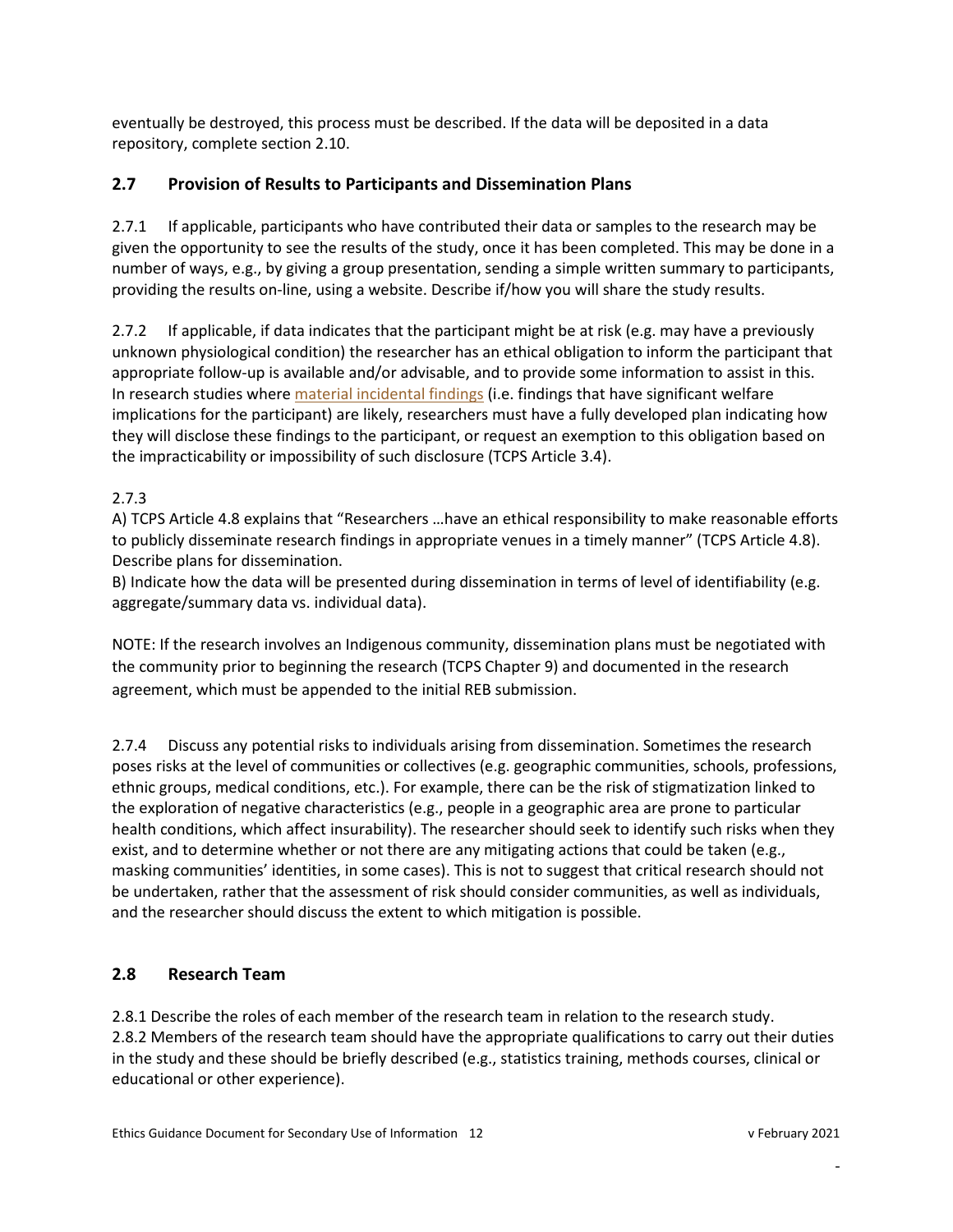## <span id="page-13-0"></span>**2.9 Conflict of Interest**

Conflicts of interest may arise when researchers are seeking consent for use of individual records, and they have ongoing relationships with the individual affected (e.g., healthcare providers who seek consent for use of records from their own patients, instructors who seeks consent for use of student records from their students). The researcher should describe how these conflicts will be mitigated and/or managed.

The researcher must disclose whether or not any member of the research team has a relationship with the sponsor of the study that would place them in a conflict of interest. One example of such a conflict would be a researcher's having financial interest in a company sponsoring the research, or in the outcome of the research itself. The applicant should describe how any such conflicts will be managed. Researchers must ensure that they comply with Dalhousie's *[Policy on Conflict of Interest](https://www.dal.ca/dept/university_secretariat/policies/governance/conflict-of-interest-policy-.html)*.

Real or potential conflicts of interest, including dual roles, must also be described to research participants, along with a description of how they will be mitigated or managed.

#### **2.10 Data Repositories**

2.10.1 If the researcher wishes to store data in a public data repository for use by the research community, then section 2.10 will need to be completed. If the specific repository is known (preferred), it should be described including the types of data typically held there, and who has access (e.g. only researchers, only those with an account, the general public, etc.). Any relevant terms or conditions related to submitting data to the repository should be described, including the length of time the data will remain in the repository.

2.10.2 Provide details about the data set from the research that will be included in the repository, including whether the data are qualitative or quantitative data. Will the data be raw data or aggregate/summary data? If raw data, will it be de-identified or anonymized? The process for deidentifying/anonymizing the data must be well-considered and explained to the REB. What security features does the repository use to protect personal and/or sensitive data from unauthorized access, where is the data stored when in the repository (e.g. where are the servers physically located), what back-ups are done on the data, are there other measures in place to mitigate any risks to participant privacy, etc.? Include all data fields that will be in the data set (as an appendix).

2.10.3 Some participants may wish to participate in research but not wish to have their data, particularly raw data, made available in a public repository. It is best practice to place minimal barriers to participation, therefore, the Board recommends not making inclusion of data in a repository a requirement of participation. If it is a requirement, the researcher should provide a justification as to why that is the best course of action for the research. The researcher should describe the process for participants to opt-in or -out of having their data included in the repository.